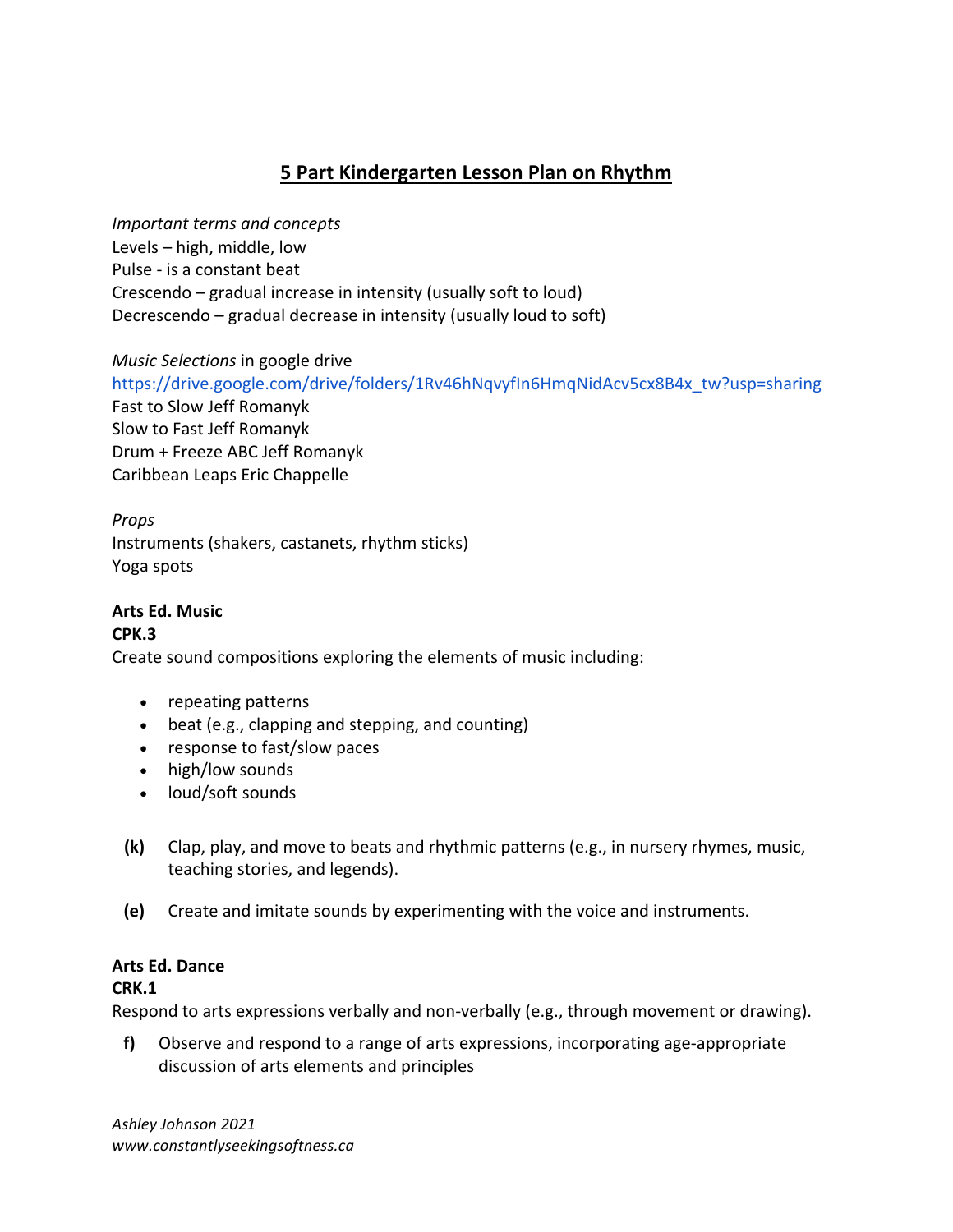#### **1. Warm up** – BrainDance rhymes

See written or video resource *BrainDance Rhymes* 

Or pages  $82 - 93$  for BrainDance rhyming variations

**2. Exploring the concept** - Fast and slow/loud and soft *Music: Fast to Slow Drum, Slow to Fast Drum Jeff Romanyk* 

1 - Listen and respond to fast to slow and slow to fast. Start by closing eyes and listening.

2 - Respond by dancing with the music.

3 - Play along with instruments (rhythmic training and listening)

4 – Practice playing instruments as a group soft to loud and loud to soft (crescendo and decrescendo).

*Reflection:* How does loud and soft and fast and slow music make me feel?

**3. Skill Development** – Pulse and Pattern Freeze Dance

*Music: Drum + Freeze ABC*

#### **Part 1 – Self-space**

Begin on spots with instrument on head Standing on a spot play: 8 counts with instrument up high 8 counts with instrument down low 16 counts drawing a circle with instruments Freeze in a high shape when music stops

#### **Part 2 – General space**

Begin standing on spot, when music starts move through general space and play: 8 counts with instrument up high 8 counts with instrument down low 16 counts drawing a circle with instruments Freeze in a middle level shape on spot when music stops

#### **Part 3 – Levels**

Begin standing on spot, when music starts dance in general space: 8 counts with instrument while dancing in a high level 8 counts with instrument while dancing on a low level 16 counts drawing a circle with instruments while spinning

*Ashley Johnson 2021 www.constantlyseekingsoftness.ca*